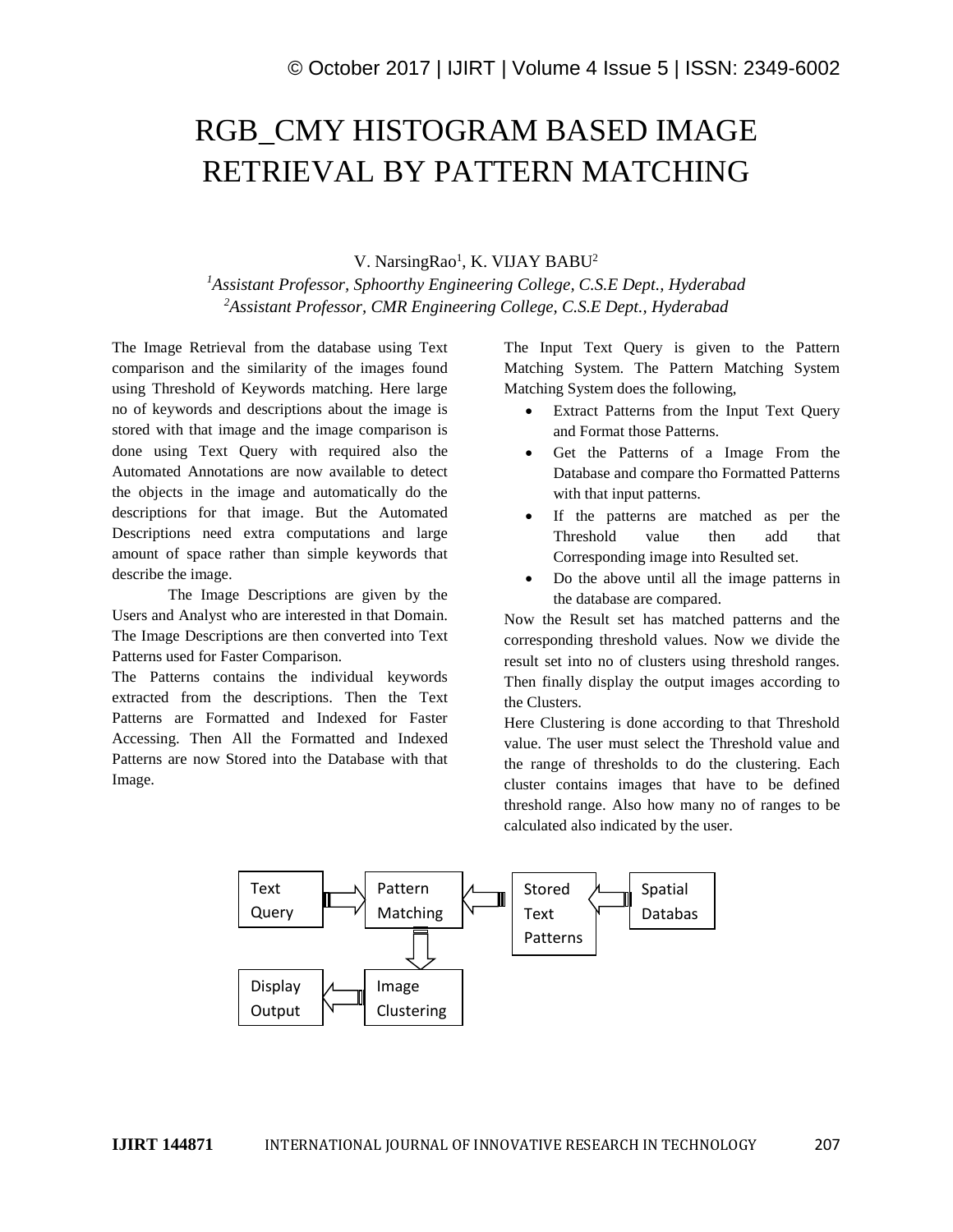We overcome the disadvantage of user manually entering image descriptions using automated image annotations. In some areas the image source gives large no of images with higher size and we can't do the manual description for these images. For Example Consider, A Satellite gives some one million images of a planet in one minute. We can't do the manual descriptions here. We can either go to automatic annotations or Content Based Image Retrieval. But rather we use Automatic Annotations we can use Content based image Retrieval. Because content based image comparison has more efficiency.When the image comparison is needed by a small organization or any small purpose we can use the Text Based Image Retrieval using Automatic Annotations.



**Figure :**The Block Diagram for the General Approach to Content Based Image Retrieval with Clustering and Feedback.

Currently most widely used image search engineis GOOGLE. It provides its users with textualannotation. Not many images are annotated withproper description so many relevant images gounmatchedOur proposed system uses modified HED andcolor feature which overcomes above mentioned disadvantages. We also provide an interface where user can givequery images as input, automatically extracts thecolor feature and compared with the images in database, retrieve the matching image CHIR (color histogram based image retrieval) uses Euclidean Distance & Histogram Intersection.

In order to reflect the human perception precisely, there have been lots of image retrieval systems, which are based on the query-by-example scheme, including QBIC ,PhotoBook, VisualSEEK . Actually, low-level visual contents do not properly capture human perceptual concepts, so closing the gap between them is still one of the ongoing problems. However, a series of psychophysical experiments reported that there is a significant correlation between visual features and semantically relevant information . Based on these findings, many techniques have been introduced to improve the perceptual visual features and similarity measures, which enable to achieve semantically correct retrieval performances .

Among variety of visual features, color information is the most frequently used visual characteristic. Color histogram (or fixed-binning histogram) is widely employed as a color descriptor due to its simplicity of implementation and insensitivity to similarity transformation . Based on the psychophysical fact that at the first perception stage the human visual system identifies the dominant colors and cannot simultaneously perceive a large number of color, process.

This Color Histogram Bassed Image Retrieval research implements and tests simple color histogram based search and retrieve algorithm for images and finds the technique to be effective as shown by analysis using the Rank Power measurement. With the increasing popularity of image managementtools such as Google's image search applications in general social networking environment, the quest for practical, effective image search in the web context becomes ever more important.

Among variety of visual features, color information is the most frequently used visual characteristic. Color histogram (or fixed-binning histogram) is widely employed as a color descriptor due to its simplicity of implementation and insensitivity to similarity transformation .